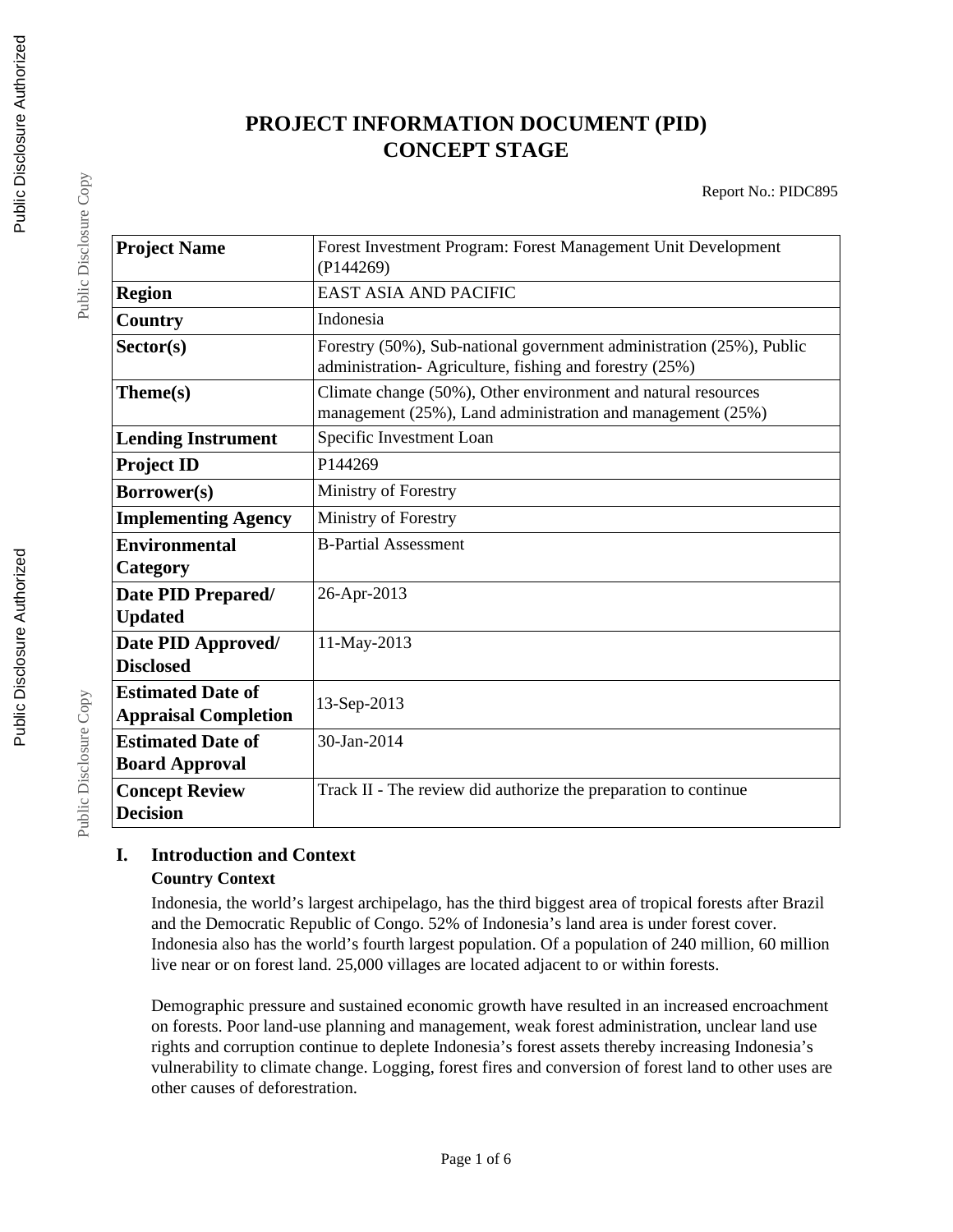#### **Sectoral and Institutional Context**

Indonesia had 118.5 million hectares of forest in 1990. This declined to 94.4 million hectares in 2010, a loss of 24.1 million hectares of forest in twenty years. Primary tropical forest, the most biologically diverse and carbon-dense category of forests, accounted for 77% of the decline. Complex development choices are needed to shift to a more sustainable forest management path.

Degradation of peat-land is of similar concern. Indonesia contained 17 million hectares of peat-land in 2000. Three million hectares of peat-land were cleared between 1987 and 2000 which was the main reason for the peak of GHG emission during those years. A further 1.04 million hectares of peat-land forest were cleared between 2000 and 2005, for oil palm plantations; about 78% of this loss in Sumatra.

As a result, Indonesia now accounts for a significant proportion of greenhouse gas (GHG) emissions in the world. Its GHG emissions are projected to more than double in twenty years i.e. from 1.4 Gigatons of CO2 equivalent in 2000 to 3.0 Gigatons per year by 2020. Deforestation, peat fires and the conversion of peat-lands contribute to more than two-thirds of the total volume of Indonesia's emissions in an average year.

The resultant impact on climate change is in turn a key threat to development. Indonesia's high population density, 80,000 kilometers of coast, vast areas of flood-prone low-lying land and reliance on agriculture make it vulnerable. Climate change in Indonesia will disproportionately affect the poor.

The Government of Indonesia has therefore prioritized climate change action. In 2009 it pledged to reduce GHG emissions by 26% over seven years while maintaining economic growth at 7%. It also pledged to reduce emissions by 41% by 2020 with added financial resources from its international development partners.

However, implementation of acceptable forest management practices has been ineffective due to weak institutional capacity at the local level. Traditionally, Ministry of Forestry (MOFOR) has decentralized forest management to concession holders without appropriate oversight and monitoring. With the decentralization process, responsibility for monitoring and supervision was effectively transferred to the district level.

Decentralized forest management began in 1991 with the establishment of the Production Forest Business Unit which through Forestry Law No. 41/1999 became the Forest Management Unit (FMU), the scope of which was extended to cover all forest areas and functions. Implementation of the FMUs aims to ensure decentralized local area forest management based on long- and short-term management plans, in close consultation with community groups, local industry, license holders and other stakeholder groups.

Forest management activities under FMUs include preparation of forest management plans, monitoring of permit holders, forest utilization in areas not covered by third party interests, forest reclamation and forest protection. The implementation of these tasks must involve the local communities in a participatory manner and must address social issues and conflict e.g. arising from tenurial conflicts, access to forest resources issues, and traditional rights.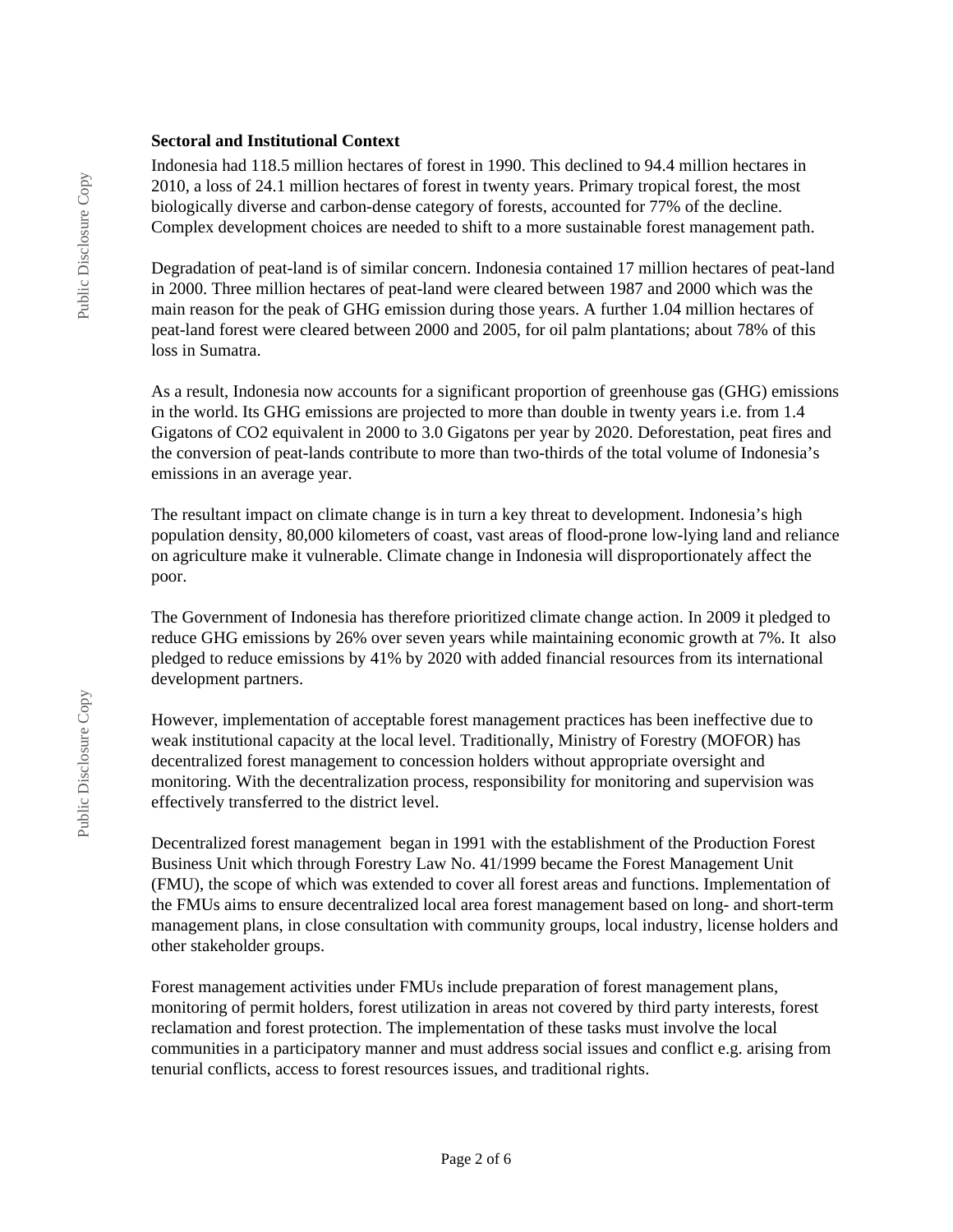The FMU is expected to improve forest administration and the use of forest land by filling the institutional gaps at the local level and providing on-site management of forests in the field. The Forest Investment Project (FIP) is intended to increase commitment to an improved management of the country's forest cover through strengthened FMUs and improved consultations with local communities.

Decentralized forest administration can bring management closer to local people and can better reflect their demands and priorities, offering opportunities for government to become more relevant to local conditions. Decentralization can be instrumental in reducing local conflicts over the use of forest resources and the allocation of resulting benefits among local stakeholders. Thus, decentralization can lead to better environmental management outcomes.

The biggest challenges for the implementation of the FMUs are (i) appropriate long-term funding from public and private sources, including generation of own revenue from economic activities within the FMU, (ii) dealing with social and land conflicts that exist in a significant number of FMUs, (iii) the lack of a widely acceptable model and best practices for FMUs, (iv) current lack of ownership and buy-in by many district authorities and existing local political economy forces, and (v) the multiple reporting streams and responsibilities between national and sub-national entities and even between directorates within the MOFOR.

#### **Relationship to CAS**

The Bank's Country Partnership Strategy (CPS) for Indonesia for the period FY 2013 - 2015 is aligned with the country's Master Plan for the "Acceleration and Expansion of Indonesia's Economic Development 2011- 2025". It seeks to fast-track development througha pro-growth, projobs, pro-poor, and pro-green strategy. Related to the pro-green agenda identified in the Government's economic development Master Plan, the Bank's engagement will support development results that include the implementation of Indonesia's REDD+ Strategy, protection for coral and marine resources, and scaling up disaster and climate risk reduction and adaptation measures.

The FIP funded FMU project is aligned with the CPS in supporting Indonesia's 'pro-green' development agenda of ensuring sustainable development via green growth programs. The Project aims to contribute to pro-Green results by supporting the implementation of Indonesia's REDD+ strategy and improving forest governance mechanisms. It is one of several Bank projects that aim to help establish coordination mechanisms and institutions for climate change management.

#### **II. Proposed Development Objective(s)**

#### **Key Results (From PCN)**

The anticipated key project results at the national and sub-national levels are:

At the national level:

a. An institutional framework established within the MOFOR to support the development and operationalization of FMUs

- b. Policy work supported through appropriate multi stakeholder platform
- c. A centralized FMU Knowledge and Management Information System established within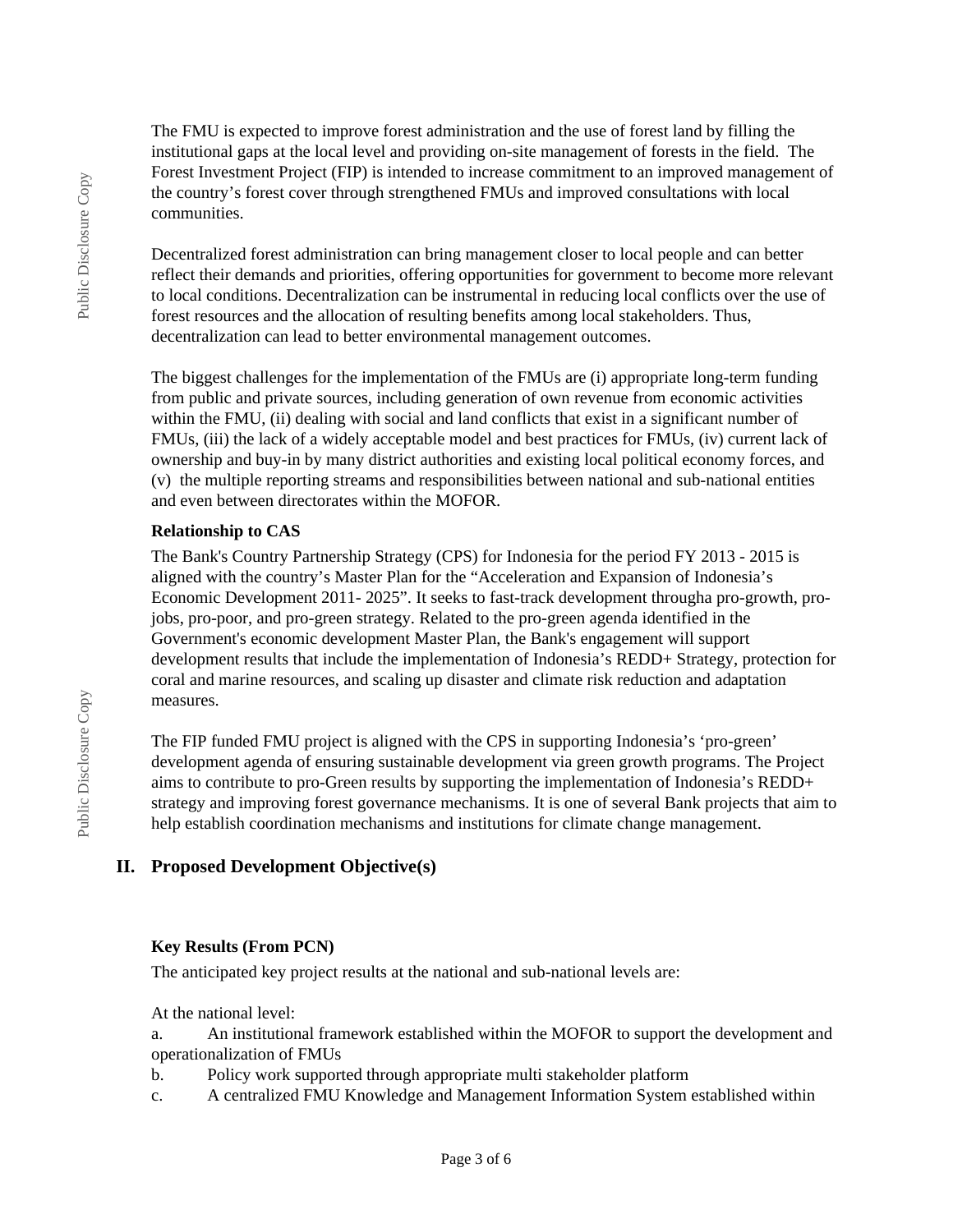#### MOFOR to generate and disseminate knowledge

At the sub-national level:

a. Participatory forest land use planning piloted (consultations, appraisals, assessments, mediation and conflict resolution, etc.) within Model FMUs

b. Three Pilot FMUs operational and engaged in sustainable forest management and REDD+ activities

c. Reduced emissions in the selected Pilot FMUs, based upon a realistic baseline

# **III. Preliminary Description**

### **Concept Description**

The Project will have three components.

Component 1 will help build national (both intra- and inter-ministerial) coordination, ownership and understanding for FMU development. It will establish a support base for FMU development within the MOFOR and in cooperation with Ministry of Home Affairs. Technical assistance and financial support will be provided to MOFOR, the National FMU Secretariat (SEKNAS KPH) and the Executing Agency within MOFOR. The Project will support activities that can add value to the FMU process such as analytical and policy work. This will include studies in support of policy improvements for FMU operation, sustainable forest management and REDD+. The establishment of a centralized FMU Knowledge and Information Management System (KIMS) will be supported. As part of the KIMS, the establishment of an Advisory Board, consisting of experienced FMU practitioners, may be supported.

Component 2 will support advanced Model FMUs with participatory land-use planning processes to address constraints in connection with such processes and learn therefrom. Encroachment and land use conflicts are critical issues in many of the Model FMUs. MOFOR will competitively call for proposals from stakeholders that are able to support participatory land-use planning process within FMUs. Potential implementing partners could be FMUs themselves or local communities and community groups, local government, forest cooperatives, local and national NGOs, wood- and non-wood based rural enterprise, industry groups, universities and research bodies that would work in close cooperation with the FMUs. The participatory planning activities may include participatory land use mapping, stakeholder assessments, socio-economic surveys, participatory rural appraisals, consultations, mediation, and conflict resolution mechanisms related to forest access and encroachment.

Component 3 will provide financial support to approximately three pilot FMUs , with the objective to assist local stakeholders to implement economic activities. Pilot FMUs will be selected in a consultative selection process, from the group of FMUs that (i) have already attained a certain degree of operational capacity, (ii) have already multiple support systems in place, (iii)are not constrained by serious issues and land use conflicts, and (iv) hold good potential for business development, revenue generation, and long-term economic independence.

Risks: The overall project risk is rated 'substantial'. The risk include: a lack of ownership by subnational entities and the unclear role of the MOFOR, particularly across directorates and directorates-general; ongoing conflicts of interests and a lack of clear responsibilities on the ground between FMUs and local government units; the lack of understanding from stakeholders on the need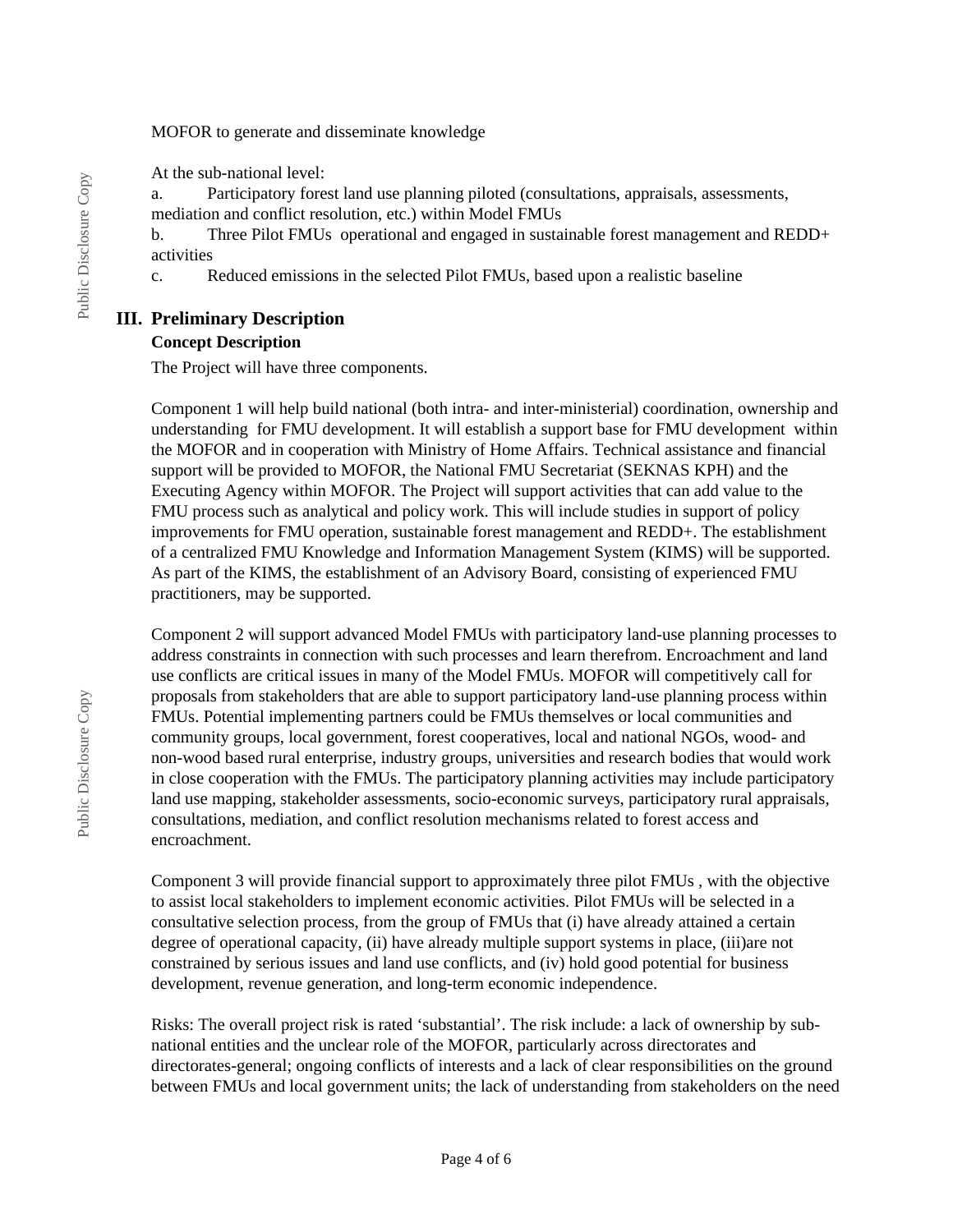for community inclusive participation in FMU development; potential land conflict issues in FMU sites; uncertain budget allocations from the national government past the 2014 period, and the potential that this issue will affect local governments' appetite to provide counterpart funding to FMU development; and low capacity from national and local government civil servants, as well as a shortage of technically qualified foresters to staff the FMUs.

Gender: The project will affirm the role of women in the local economic and social context. In components 2 and 3, the project will support women organizations that work with local households whose livelihoods heavily depend on forest resources. The project will involve women as staff members of the FMUs and the Steering Committee. A women's organization will be represented on the Steering Committee. The KMIS proposed in Component 1 will be used to support a gender sensitive impact assessment and analytical work on the links between forestry, household livelihood and gender. The project will also develop specific gender related project indicators and possibly a gender action plan.

# **IV. Safeguard Policies that might apply**

| <b>Safeguard Policies Triggered by the Project</b> | Yes | N <sub>0</sub>            | <b>TRD</b> |
|----------------------------------------------------|-----|---------------------------|------------|
| Environmental Assessment OP/BP 4.01                | ×   |                           |            |
| Natural Habitats OP/BP 4.04                        | ×   |                           |            |
| Forests OP/BP 4.36                                 | x   |                           |            |
| Pest Management OP 4.09                            |     | x                         |            |
| Physical Cultural Resources OP/BP 4.11             |     |                           | ×          |
| Indigenous Peoples OP/BP 4.10                      | ×   |                           |            |
| <b>Involuntary Resettlement OP/BP 4.12</b>         | ×   |                           |            |
| Safety of Dams OP/BP 4.37                          |     | ×                         |            |
| Projects on International Waterways OP/BP 7.50     |     | $\boldsymbol{\mathsf{x}}$ |            |
| Projects in Disputed Areas OP/BP 7.60              |     | x                         |            |

### **V. Financing (in USD Million)**

| <b>Total Project Cost:</b>   | 17.00 | Total Bank Financing: | 0.00 |        |
|------------------------------|-------|-----------------------|------|--------|
| <b>Total Cofinancing:</b>    |       | Financing Gap:        | 0.00 |        |
| <b>Financing Source</b>      |       |                       |      | Amount |
| Borrower                     |       |                       |      | 0.00   |
| Strategic Climate Fund Grant |       |                       |      | 17.00  |
| Total                        |       |                       |      | 17.00  |

# **VI. Contact point**

#### **World Bank**

| Contact: | Werner L. Kornexl                |
|----------|----------------------------------|
| Title:   | Senior Climate Change Specialist |
| Tel:     | $5781 + 3243$ /                  |